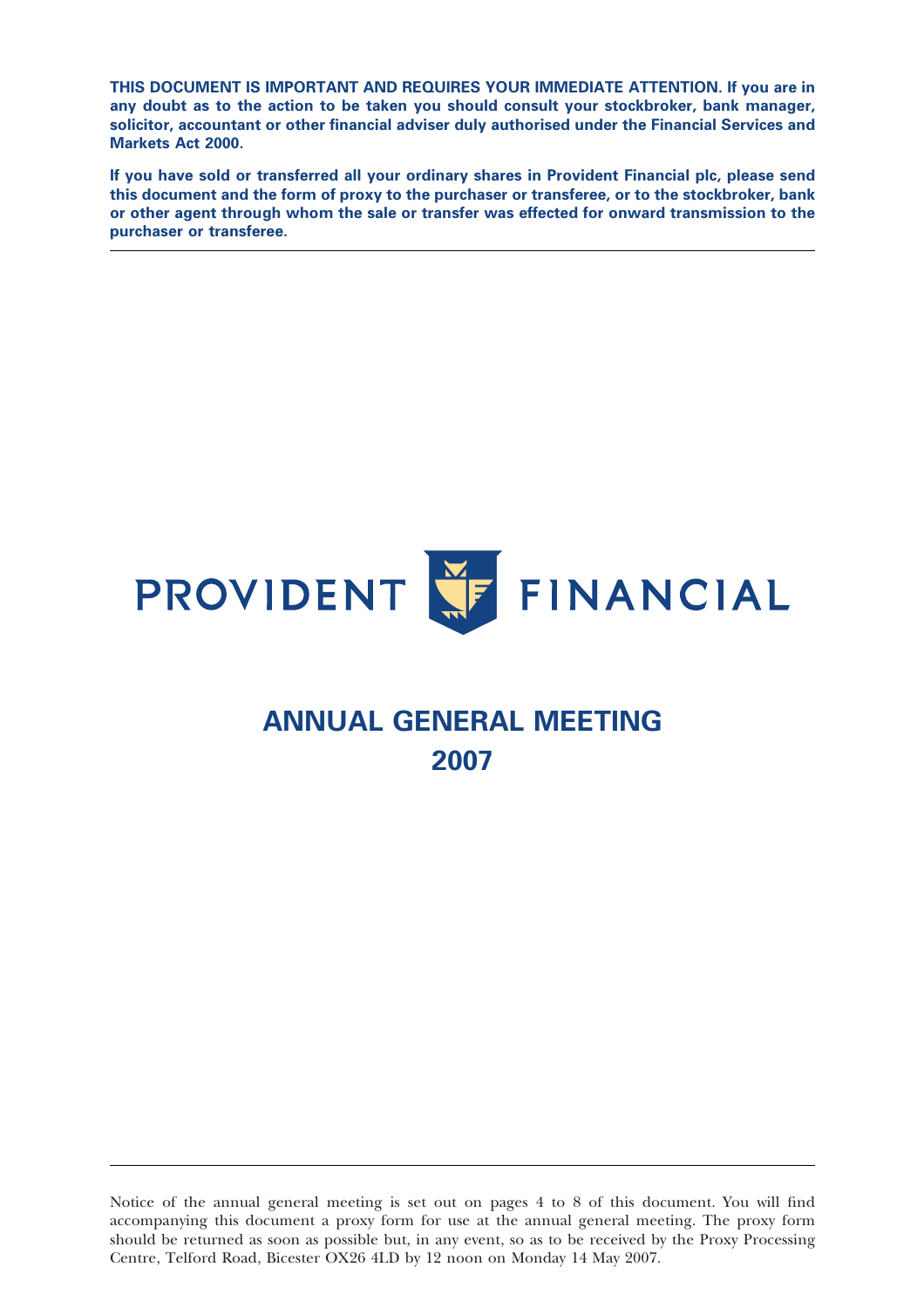

# Provident Financial plc

Registered office: Colonnade, Sunbridge Road, Bradford, West Yorkshire BD1 2LQ (Registered in England No: 668987)

26 March 2007

To shareholders, members of the Provident Financial Company Nominee Scheme and, for information only, to optionholders under the Provident Financial share option schemes

Dear shareholder

## Annual general meeting

I am pleased to send you details of the annual general meeting (''the AGM'') of Provident Financial plc (''the company'') which will be held on Wednesday 16 May 2007 at the Marriott Hollins Hall Hotel in Shipley, Bradford. The meeting will start at 12 noon. The formal Notice of the AGM is on pages 4 to 8 of this document.

## 1. The business to be considered at the AGM

The AGM will cover the usual business, which is dealt with in resolutions 1 to 13, as follows:

- Receipt of the directors' report and the financial statements.
- Approval of the directors' remuneration report.
- Declaration of a final dividend.
- Election of three directors.
- Re-election of five directors retiring under the company's Articles of Association.
- Reappointment of auditors and the directors' authority to pay them.

Resolutions 14 to 18 deal with additional matters. Resolution 14 confers authority on the company to make certain donations. Resolution 15 confers authority to enable the company to purchase its own shares. Resolution 16 gives the directors authority to allot shares in the company in certain circumstances. Resolutions 14 to 16 are similar to the resolutions which shareholders have passed in previous years. Resolution 17 increases the aggregate amount which the company may pay in fees to its non-executive directors. Resolution 18 makes a minor amendment to the existing Articles of Association of the company to take account of the Employment Equality (Age) Regulations 2006. We have explained the effect of each proposed resolution in the text contained in the Notice of the AGM.

## 2. Recommendation

The directors believe that all the resolutions to be considered at the AGM are in the best interests of the company and its shareholders. The directors will be voting in favour of the proposed resolutions in respect of their beneficial shareholdings in the company amounting to 70,692 shares, which represent approximately 0.03% of the issued share capital of the company. They recommend that you vote in favour of them all.

## 3. What to do next

If you hold shares in the company, you are entitled to attend the AGM and vote on the resolutions proposed. It is important to us that our shareholders have the opportunity to vote even if they are unable to come to the meeting. If you are unable to come to the AGM, you can use a proxy voting form to nominate someone else to come to the meeting and vote for you (this person is called a proxy). You can, if you wish, nominate me to vote on your behalf. To appoint a proxy, you need to send back the proxy voting form enclosed with this letter to the Proxy Processing Centre of Capita Registrars by 12 noon on Monday 14 May 2007, or you can appoint a proxy electronically via the internet. In addition, members of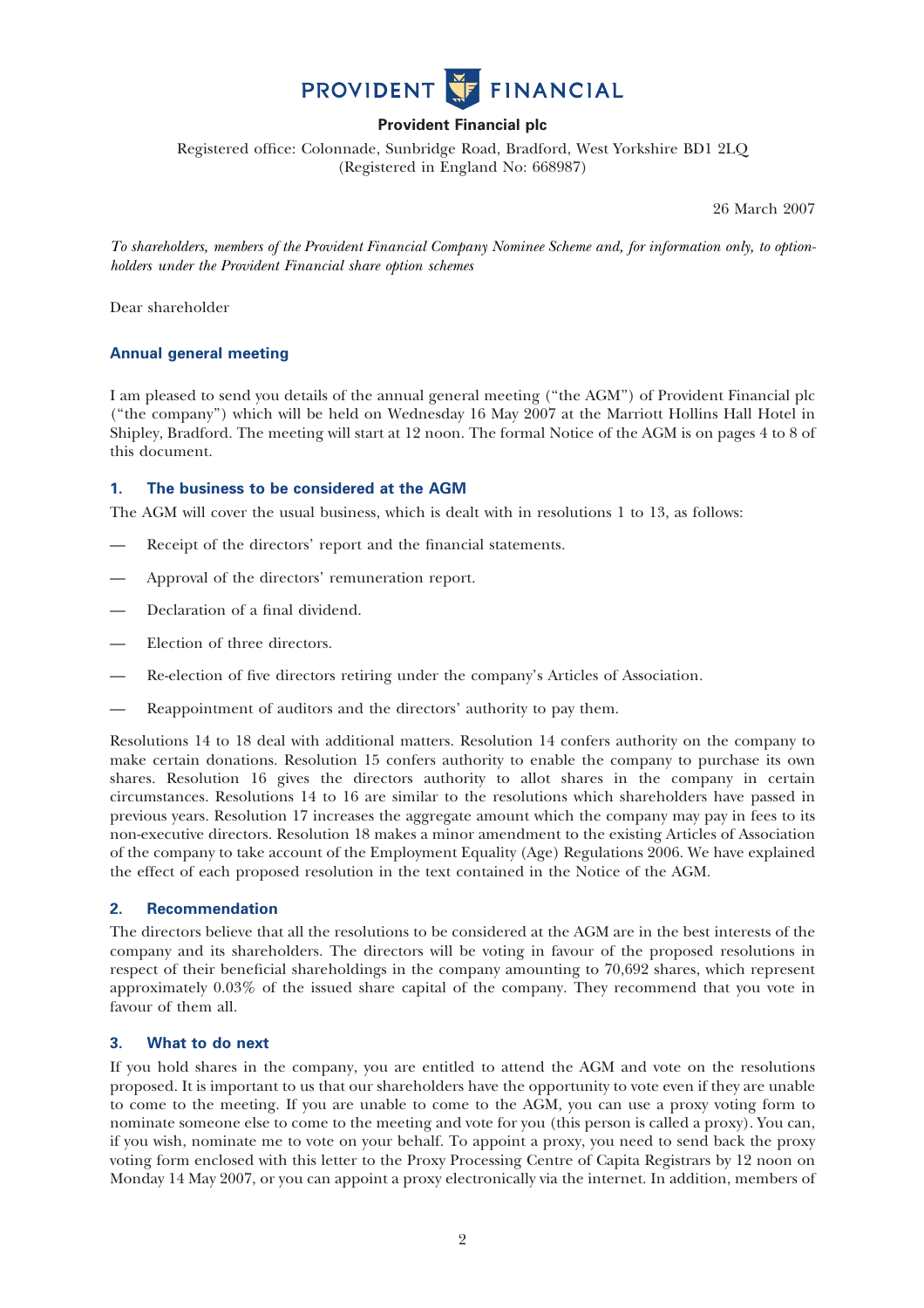CREST may use the CREST electronic proxy appointment service. There is further information on what you need to do if you want to appoint a proxy in Schedule 1 on page 9 of this document. Detailed instructions for CREST members are contained in Schedule 2 on page 10 of this document. Even if you appoint a proxy you can still come to the AGM and vote instead of your proxy.

If you are a member of the Provident Financial Company Nominee Scheme, you should request Capita IRG Trustees Limited to appoint you as a proxy if you wish to attend and vote on the resolutions at the AGM. If you are unable to come to the AGM, you may instruct Capita IRG Trustees Limited to vote in accordance with your instructions. In both cases, you should send back the proxy request form enclosed with this letter (or appoint a proxy or give instructions electronically) by 12 noon on Friday 11 May 2007. There is further information on how to do this in Schedule 1 on page 9 of this document.

Yours faithfully

# John van Kuffeler

Chairman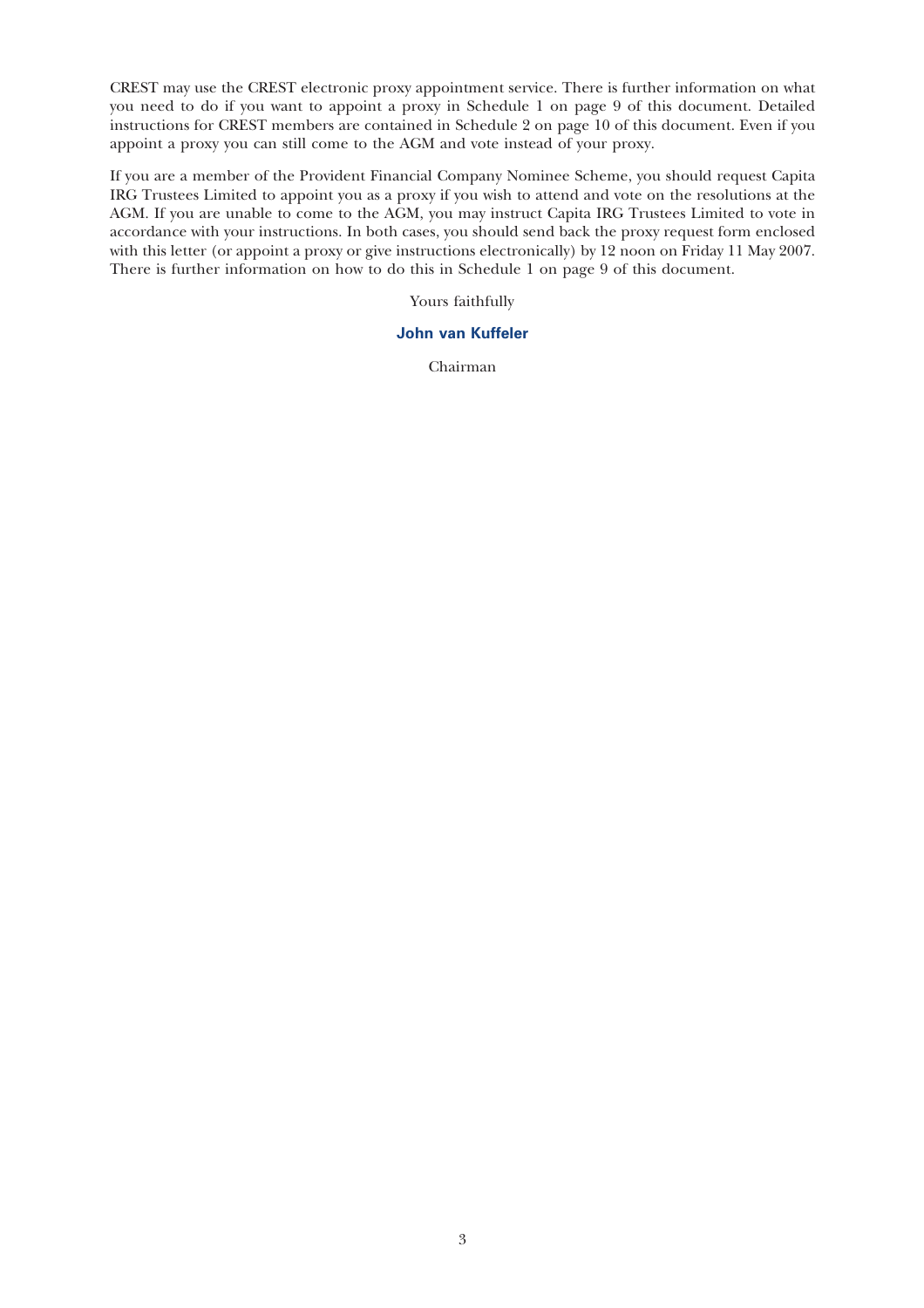# Provident Financial plc

(Registered in England No: 668987)

## NOTICE OF ANNUAL GENERAL MEETING

The forty-seventh annual general meeting (''the AGM'') of Provident Financial plc (''the company'') will be held at 12 noon on Wednesday 16 May 2007 at the Marriott Hollins Hall Hotel & Country Club, Hollins Hill, Baildon, Shipley, West Yorkshire BD17 7QW for the following purposes.

## Directors' report and financial statements

Resolution 1 will be proposed as an ordinary resolution.

1. To receive the directors' report and the audited financial statements of the company for the year ended 31 December 2006.

The directors' report and the audited financial statements of the company for the year ended 31 December 2006 are enclosed ("the annual report") and will be presented to shareholders at the AGM. The annual report may also be accessed on the company's website at www.providentfinancial.com.

#### Directors' remuneration report

Resolution 2 will be proposed as an ordinary resolution.

2. To approve the directors' remuneration report for the year ended 31 December 2006.

The directors' remuneration report is contained in the annual report. It may also be accessed on the company's website at www.providentfinancial.com.

#### **Dividend**

Resolution 3 will be proposed as an ordinary resolution.

3. To declare a final dividend of 22.02p per share on the ordinary shares of  $10\frac{\mu}{10}$  each in respect of the year ended 31 December 2006 payable on 25 May 2007 to the holders of such ordinary shares on the register of members of the company on 10 April 2007.

Shareholders must approve the final dividend for each ordinary share. However, the final dividend cannot be more than the amount which the directors recommend (which is 22.02p for each ordinary share). Under the Articles of Association of the company the directors can pay interim dividends (these are dividend payments made during the year). The final dividend proposed in this resolution is in addition to the interim dividend of 14.48p for each ordinary share which was paid on 20 October 2006.

## Election of directors

Resolutions 4, 5 and 6 will be proposed as ordinary resolutions.

- 4. To elect Tony Hales.
- 5. To elect Robert Hough.
- 6. To elect Christopher Rodrigues.

Tony Hales was appointed to the board on 14 October 2006. Robert Hough was appointed to the board on 1 February 2007. Christopher Rodrigues was appointed to the board on 26 January 2007. Under the Articles of Association they will hold office only until the AGM when they will be eligible for election.

Tony Hales, Robert Hough and Christopher Rodrigues have all confirmed that they will stand for election. There is further information about each of these directors in Schedule 3 on pages 11 to 12 of this document.

#### Re-election of directors who are retiring under the Articles of Association

Resolutions 7, 8, 9, 10 and 11 will be proposed as ordinary resolutions.

7. To re-elect Peter Crook.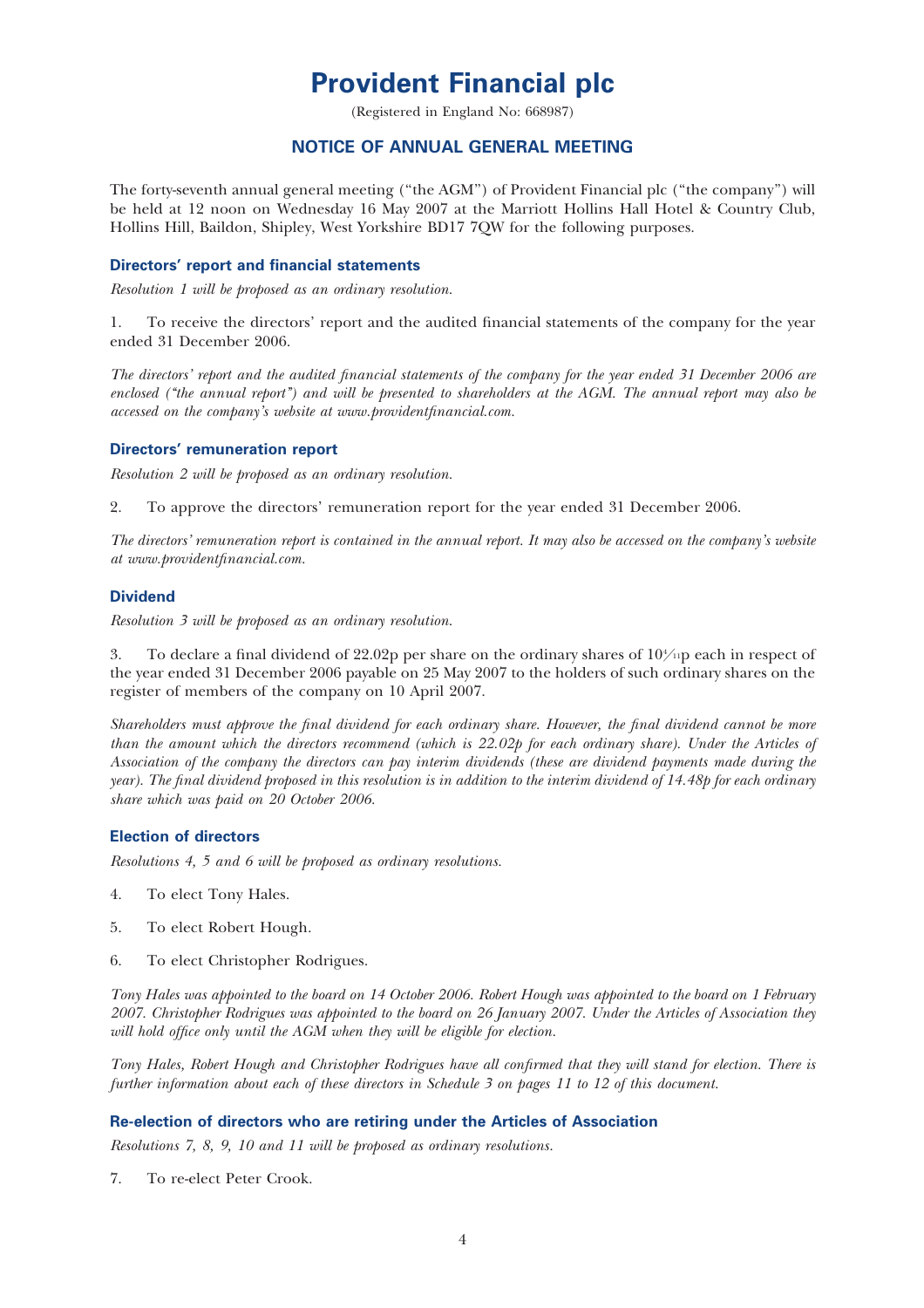- 8. To re-elect Charles Gregson.
- 9. To re-elect John Harnett.
- 10. To re-elect John Maxwell.
- 11. To re-elect John van Kuffeler.

The Articles of Association of the company state that a third of the directors must retire at the AGM. (This does not include directors appointed by the board since the last AGM). Furthermore, each director must offer himself for reelection every three years and annually once he has served for nine years. All these directors have confirmed that they will stand for re-election. There is information about all of these directors and the board committees on which they sit in Schedule 3 on pages 11 to 12 of this document.

In accordance with the Combined Code it is confirmed that formal performance evaluation has been carried out and that each of these directors continues to be an effective member of the board and to demonstrate commitment to the role.

Charles Gregson, the non-executive joint Deputy Chairman, was first elected to the board as a non-executive director on 19 April 1995 and thus on 19 April 2007 twelve years will have elapsed since his first election. Notwithstanding this, the board has determined him to be independent in character and judgement. In coming to this decision the board considered all the relevant circumstances but ultimately concluded that a term of office of twelve years had not changed Charles Gregson's status, given that independence is ultimately determined by state of mind. He continues to make a distinct and strong contribution to strategy discussions and his experience of international businesses is a particular asset to the group as it continues with its international expansion. In 2006 the nomination committee reviewed the structure and composition of the board. It took the view that the current non-executive directors bring an appropriate balance of skills and expertise to the board. Furthermore, although Charles Gregson has served for twelve years, one non-executive director has served for less than four years and two have served for less than one year; these more recent appointments have ensured that the board has been refreshed and remains appropriately balanced.

#### Reappointment and remuneration of auditors

Resolutions 12 and 13 will be proposed as ordinary resolutions.

12. THAT PricewaterhouseCoopers LLP be reappointed auditors of the company to hold office until the conclusion of the next general meeting at which accounts are laid before the company.

13. THAT the directors be authorised to determine the auditors' remuneration.

The company is obliged by law to reappoint its auditors annually. The audit committee considered the reappointment of PricewaterhouseCoopers LLP at its meeting in February 2007 and recommended this to the board.

## Authority pursuant to the Political Parties, Elections and Referendums Act 2000

Resolution 14 will be proposed as an ordinary resolution.

- 14. THAT the company be authorised to:
- 14.1 make donations to EU political organisations; and
- 14.2 incur EU political expenditure;

in an aggregate amount not exceeding £50,000 during the period beginning on the date of the passing of this resolution and ending on the date of the annual general meeting of the company in 2008. For the purposes of this resolution, "donations", "EU political organisations" and "EU political expenditure" have the meanings given to them in Part XA of the Companies Act 1985 (as amended by the Political Parties, Elections and Referendums Act 2000).

This resolution renews the resolution that was passed at the 2006 annual general meeting and seeks approval from shareholders to enable the company to make donations or incur expenditure which it would otherwise be prohibited from making or incurring by the Political Parties, Elections and Referendums Act 2000 ("the Act").

Amongst other things, the Act prohibits companies from making donations or incurring expenditure in excess of an aggregate of £5,000 in relation to political organisations situated within the European Union in the twelve month period following the date of their first annual general meeting after the new legislation came into effect (and in each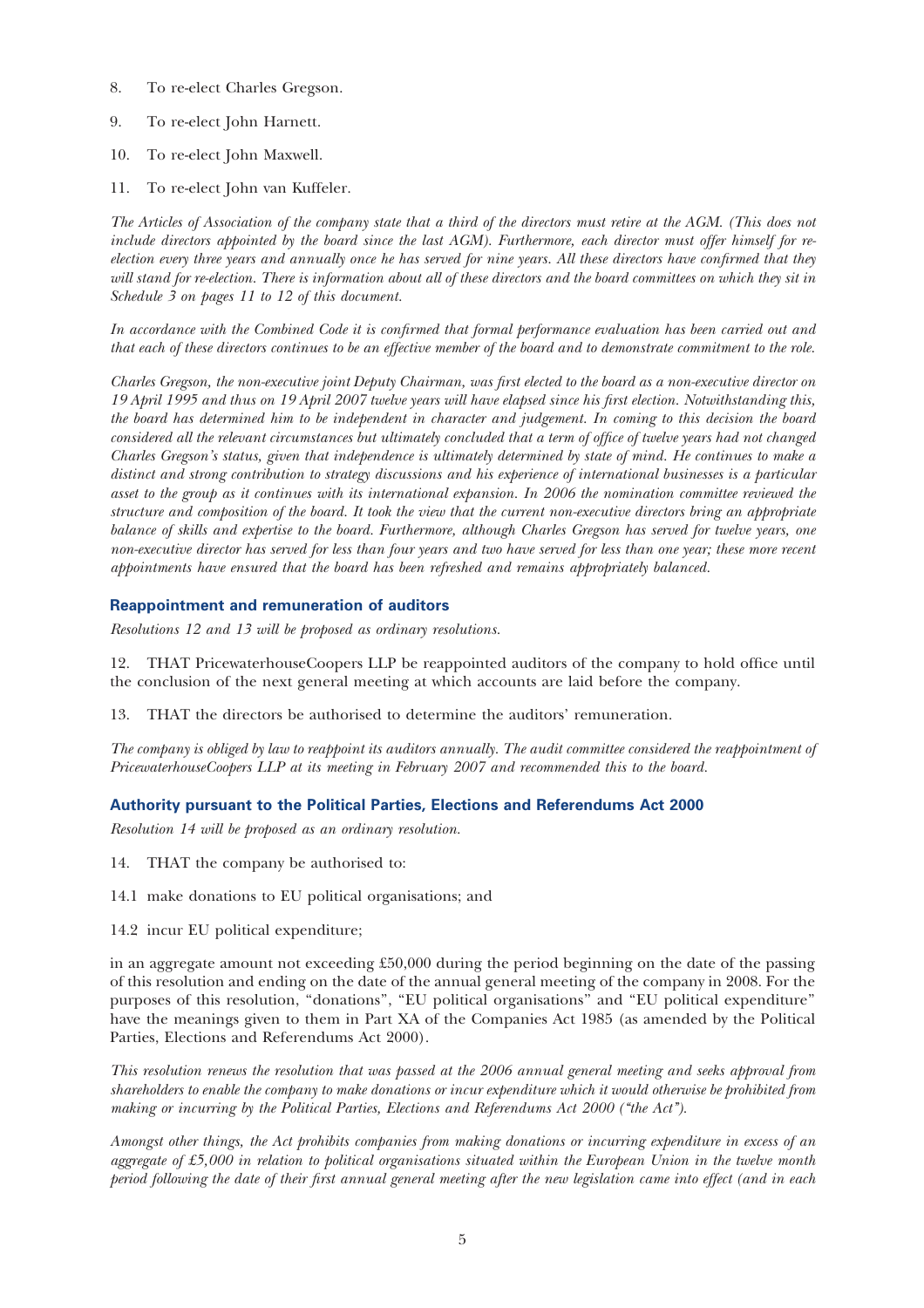succeeding twelve month period), unless such donations and expenditure have been approved in advance by the company's shareholders.

The company does not currently make donations to political parties situated within the European Union and does not intend to do so in the future. However, the Act contains wide definitions of "donations", "EU political expenditure" and ''EU political parties'' and, as a result, it is possible that the company may be prohibited from supporting bodies which it is in the shareholders' interests for the company to support; for example, bodies concerned with policy review or law reform, with the representation of the business community or sections of it or special interest groups. If this resolution is passed the company will be authorised to make donations and incur expenditure which might otherwise be prohibited by the legislation, up to a limit of, in aggregate,  $£50,000$ . The directors consider that the authority is necessary to provide the company with comfort that it will not, because of uncertainties as to the scope and interpretation of the legislation, unintentionally commit a technical breach of it. It will also allow the company to provide financial and other support to organisations which it is in shareholders' interests for the company to support.

## Authority for the company to purchase its own shares

Resolution 15 will be proposed as a special resolution.

15. THAT the company is authorised, generally and without conditions, to make market purchases (within the meaning of section 163 of the Companies Act 1985) of its own ordinary shares of  $10\frac{\text{m}}{\text{m}}$  each (''ordinary shares''), provided that:

- 15.1 the company may not purchase more than 25,635,000 ordinary shares;
- 15.2 the minimum price which the company may pay for each ordinary share is the nominal value;
- 15.3 the maximum price (excluding expenses) which the company may pay for each ordinary share is 5% over the average of the middle-market price of an ordinary share, based on the London Stock Exchange Daily Official List, for the five business days immediately before the day on which the company agrees to purchase the ordinary shares;
- 15.4 this authority will last from the date of this annual general meeting until the end of the next annual general meeting or, if earlier, 15 May 2008; and
- 15.5 the company may agree, before the authority ends, to purchase ordinary shares even though the purchase is, or may be, completed after the authority ends.

This resolution renews the resolution that was passed at the 2006 annual general meeting giving the company authority to purchase its own shares in the market up to a maximum of approximately 10% of the issued ordinary share capital of the company. No shares were purchased pursuant to that authority. The resolution sets out the maximum number of shares which may be purchased, which is approximately 10% of the issued share capital of the company as at 23 March 2007, the highest and lowest prices which may be paid and the date when this authority runs out. If any shares are purchased, they will be either cancelled or held in treasury. Any such decision will be made by the directors at the time of purchase on the basis of the shareholders' best interests. If the directors decide to hold such shares as treasury shares, any subsequent issue of these treasury shares for the purposes of equity based incentive schemes will be treated as being included in the 10% dilution limit in those schemes.

The directors are committed to managing the capital of the company effectively. Any purchases would be made only if to do so would result in an increase in earnings per share of the company and would be in the best interests of shareholders generally. Earnings per share is the profit after tax of the company divided by the weighted average number of shares in issue during the year. The directors have no present intention of making purchases of the company's shares pursuant to this authority.

## Power to allot shares for cash

Resolution 16 will be proposed as a special resolution.

16. THAT the directors be authorised pursuant to section 95 of the Companies Act 1985 to allot equity securities (as defined in section 94 of the Companies Act 1985) for cash pursuant to the general authority conferred by Resolution 7 as set out in the notice of meeting in relation to the 2003 annual general meeting (which gave the directors power to allot shares up to an aggregate nominal amount of £8,780,000 up until 29 April 2008) and sell relevant shares (as defined in section 94 of the Companies Act 1985) held by the company as treasury shares (as defined in section 162A of the Companies Act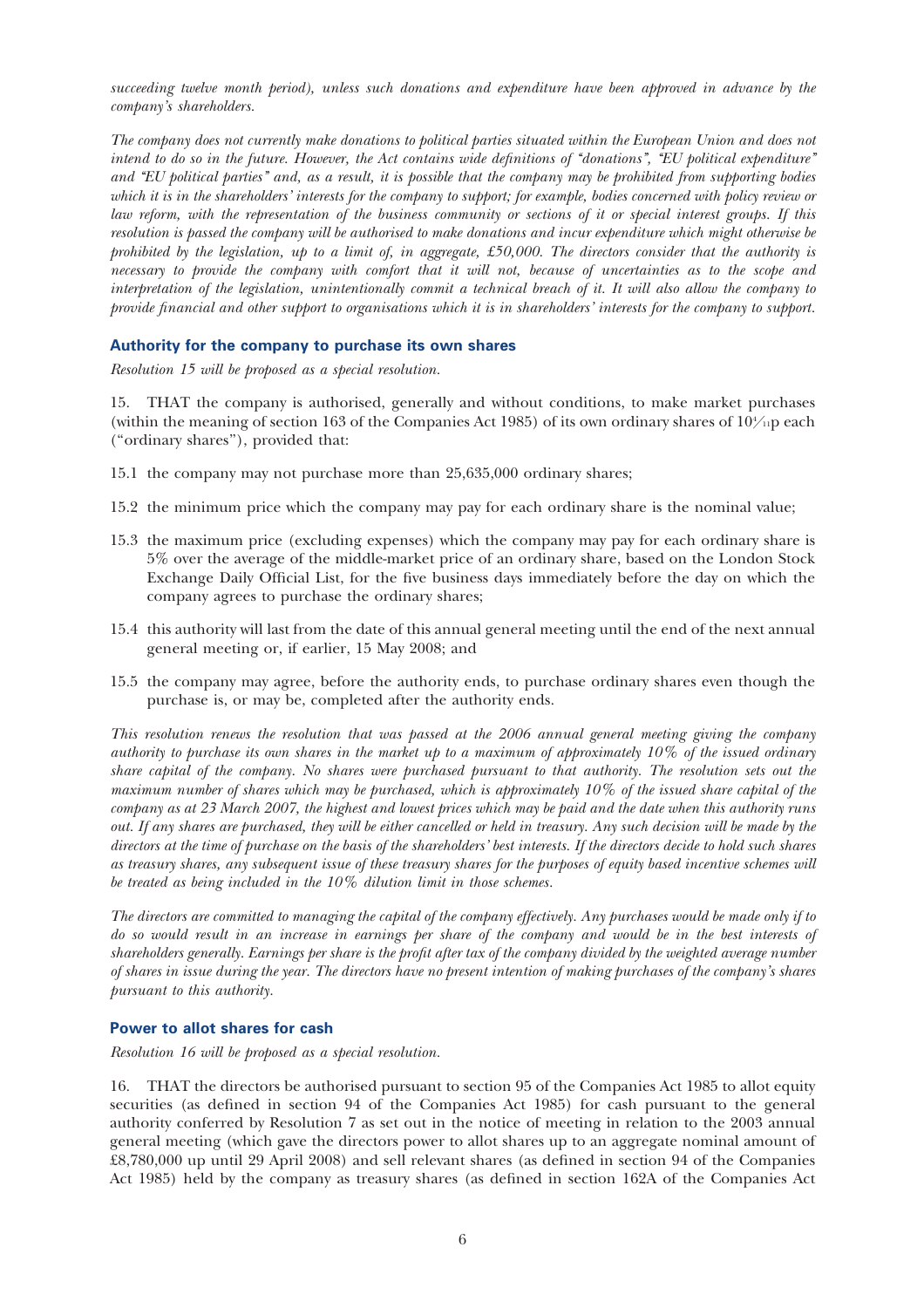1985) for cash, as if section 89(1) of the Companies Act 1985 did not apply to such allotment or sale, provided that this power shall be limited to allotments of equity securities and the sale of treasury shares:

16.1 in connection with or pursuant to an offer by way of rights, open offer or other pre-emptive offer to the holders of ordinary shares in the capital of the company in proportion (as nearly as may be) to the number of ordinary shares then held by them (subject to any exceptions which the directors believe are necessary or expedient in relation to fractional entitlements or legal and practical problems under the laws of any country or the requirements of any regulatory body or stock exchange of any country); and

16.2 otherwise than pursuant to section 16.1 above, up to an aggregate nominal amount of £1,328,606;

and shall expire on 15 May 2008, provided that the company may before that date make an offer or agreement which would or might require equity securities to be allotted or treasury shares to be sold after that date and the directors shall be entitled to allot such securities or sell treasury shares accordingly in pursuance of such offer or agreement as if the power conferred by this agreement had not expired.

Resolution 7 passed at the 2003 annual general meeting gave the directors power to allot shares up to an aggregate nominal amount of £8,780,000 up until 29 April 2008. Resolution 15 passed at the 2006 annual general meeting gave the directors authority to allot shares for cash up to an aggregate nominal amount of £1,323,955 up until 16 May 2007. No shares were issued pursuant to these authorities. It is now proposed to seek further authority to allot shares for cash.

This resolution gives the directors power to allot equity securities in exchange for cash and to sell treasury shares other than to existing holders of ordinary shares in proportion to their holdings. Equity securities are ordinary shares in the company (but do not include shares which are allotted under employees' share schemes). This power is limited to an offer of equity securities by way of a rights issue or an open offer or similar procedure under which a company offers existing shareholders the chance to acquire new shares. The number of shares they can acquire depends on the number of shares they already own. This is one way by which companies can raise extra capital. However, the rules in some countries make it difficult to include shareholders in those countries in such offers. The power given by this resolution means that the directors can make separate arrangements for those shareholders. The directors may also make separate arrangements for any fractions of shares which are left over.

In addition, this power allows the directors to issue ordinary shares for cash or sell treasury shares without first having to offer the shares to existing shareholders, up to a maximum of 12,819,890 shares. This is 5% of the issued ordinary share capital of the company on 23 March 2007.

The Association of British Insurers have issued guidelines recommending that a company should not issue shares for cash (without first offering them to existing shareholders) in any one year in excess of 5% of the issued ordinary share capital of the company as shown in its last financial statements and in excess of an aggregate of 7.5% in any rolling period of three years. It is the company's intention to comply with these guidelines.

The company does not currently hold any treasury shares.

## Directors' fees

Resolution 17 will be proposed as an ordinary resolution.

THAT the amount of £300,000 specified in Article 95 of the Articles of Association be and is hereby increased to £400,000.

Article 95 enables the company to pay fees to its directors, subject to a limit of £300,000 or such higher amount as may be decided by ordinary resolution of the company. Currently, the company has five non-executive directors and the fee paid to each is £45,000 a year. The Chairman is employed under a service agreement and thus receives a salary. The fee paid to non-executive directors was reviewed and increased with effect from 1 January 2007. The company has no current intention of further increasing the fee but wishes to retain the flexibility, should market forces make it necessary, to increase the fee in future.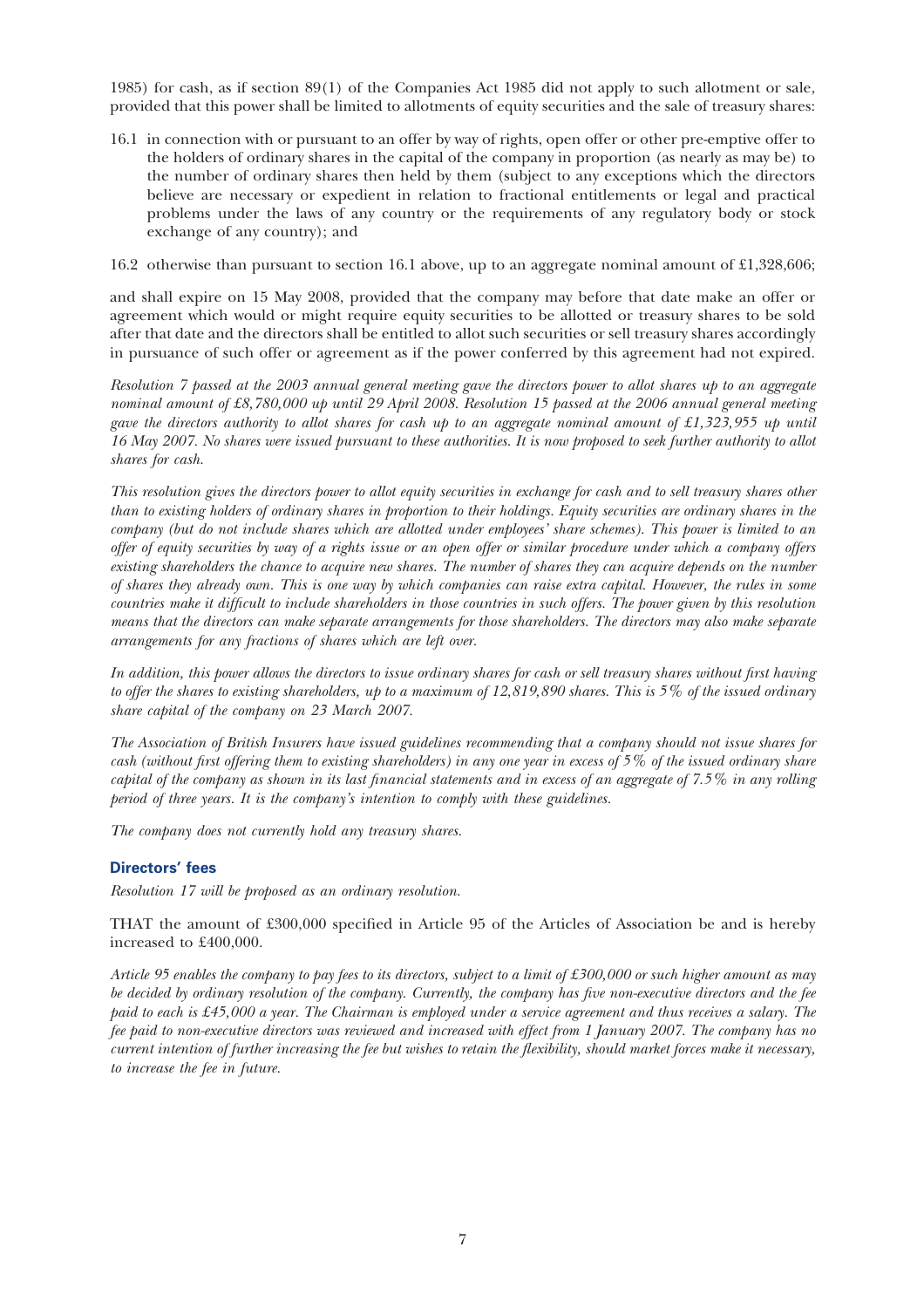## Amendment of Articles of Association

Resolution 18 will be proposed as a special resolution.

18. THAT Article 87 be and is hereby amended by the deletion of the following words in line 11: "if he is 70 or over at the date of the meeting or ".

To take account of the Employment Equality (Age) Regulations 2006, it is proposed to delete the requirement in the Articles of Association for a director aged 70 or over to stand for re-election annually.

West Yorkshire BD1 2LQ

Registered office: By order of the board: By order of the board: Colonnade Rosamond J Marshall Smith Colonnade Rosamond J Marshall Smith Sunbridge Road General Counsel<br>Bradford and Company Secretary and Company Secretary<br>26 March 2007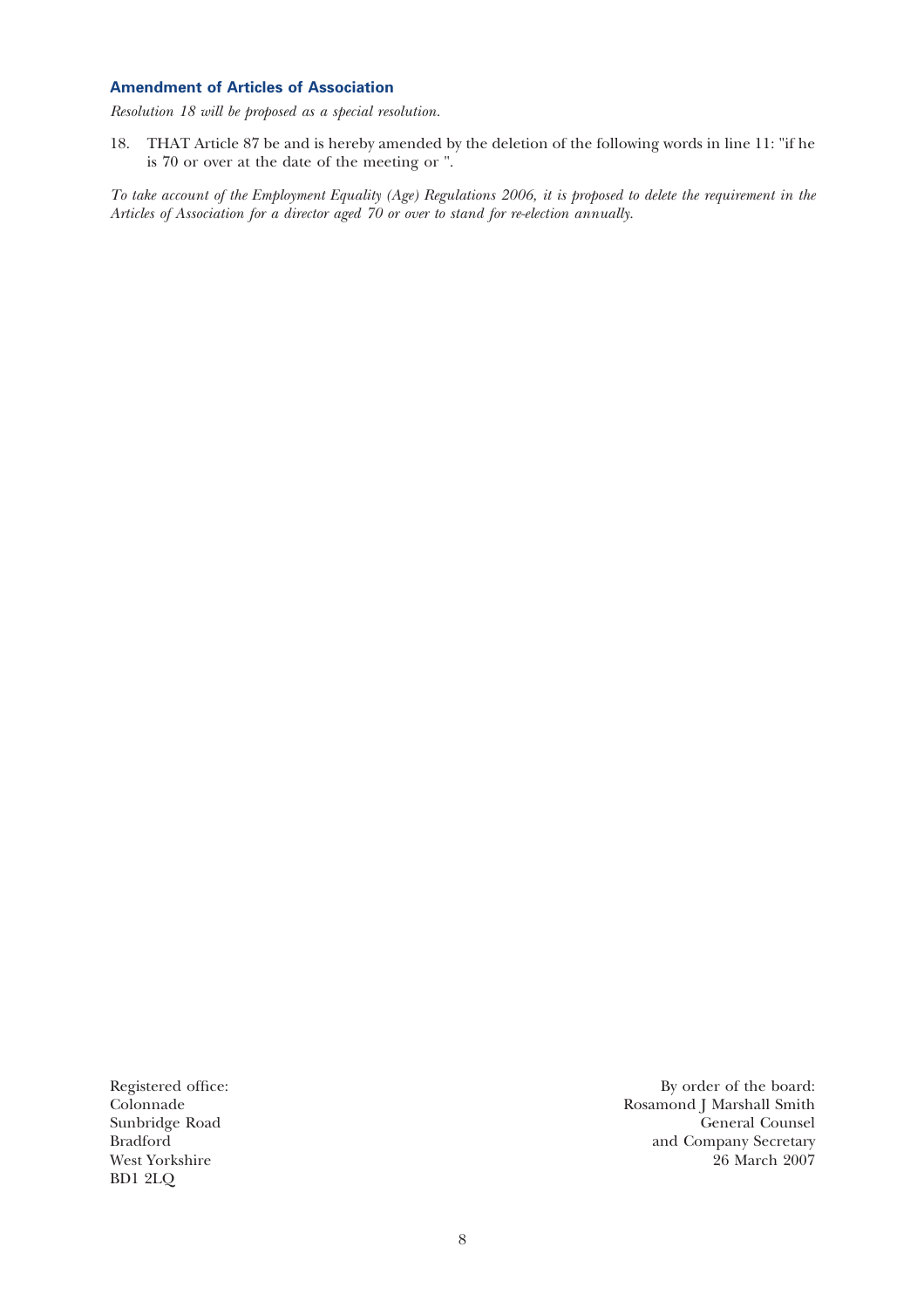## Schedule 1

## Important information about the annual general meeting (''the AGM'')

#### 1. General

This is the formal Notice to shareholders of the AGM and gives you information as to the date, time and place and the business to be considered at the meeting (resolutions 1 to 18). It is an important document. If there is anything you do not understand, please talk to an appropriate professional adviser. If you attend the AGM, please bring with you the admission card which is attached to the proxy voting form.

#### 2. What to do if you have recently sold or transferred all your Provident Financial shares

Please send this Notice and the proxy form to the person who sold the shares for you. He/she can then send them to the new owner of the shares. To have the right to come and vote at the AGM, you must hold shares in the company and your shareholding must be entered on the register of members by 5.00 pm on Monday 14 May 2007. If you are a member of the Provident Financial Company Nominee Scheme, please read paragraph 4 below.

#### 3. How to appoint a proxy

If you cannot come to the AGM, you can appoint another person or persons (your proxy or proxies) to come to the meeting and vote for you. A proxy does not have to be a shareholder. To appoint a proxy, you need to fill in the proxy voting form enclosed in accordance with the instructions contained in the form. If the proxy voting form is returned without an indication as to how your proxy should vote on any particular resolution, then the proxy is entitled to exercise his/her discretion as to whether and, if so, how to vote. Send the form to the Proxy Processing Centre, Telford Road, Bicester OX26 4LD so as to reach them by 12 noon on Monday 14 May 2007. Please allow sufficient time for your proxy to be delivered. Alternatively, you can appoint a proxy electronically via the internet. To do this, you should log on to the website of Capita Registrars at www.capitaregistrars.com and follow the instructions. Even if you appoint a proxy you can still come to the AGM and vote instead of your proxy. Detailed instructions for CREST members wishing to utilise the CREST electronic proxy appointment service are contained in Schedule 2 on page 10 of this document.

## 4. The Provident Financial Company Nominee Scheme

The shares of members of the Provident Financial Company Nominee Scheme are held by Capita IRG Trustees Limited. Members who wish to attend the meeting, speak and vote should request Capita IRG Trustees Limited to appoint them as a proxy by completing the proxy request form which is enclosed. Members who are unable to attend the AGM may complete the proxy request form to indicate to Capita IRG Trustees Limited how they wish them to vote. Send the form to the Proxy Processing Centre, Telford Road, Bicester OX26 4LD so as to reach them by 12 noon on Friday 11 May 2007. If you come to the AGM, please bring with you the admission card which is attached to the proxy request form.

## 5. CREST

If your shares are held through the CREST system, your shareholding must be on the register not later than 5.00 pm on Monday 14 May 2007 for you to have the right to attend and vote at the meeting in respect of the number of shares registered in your name at that time.

#### 6. Documents you can look at

You can look at the Articles of Association, the directors' service contracts (or, as relevant, letters of appointment), and the register of their interests in the shares of the company during normal business hours (9.00 am to 5.00 pm on weekdays) at the company's registered office, Colonnade, Sunbridge Road, Bradford, West Yorkshire BD1 2LQ. You can also see the above documents at the AGM from 11.00 am prior to the meeting and during the meeting. Furthermore, the Articles of Association can be accessed on the company's website at www.providentfinancial.com.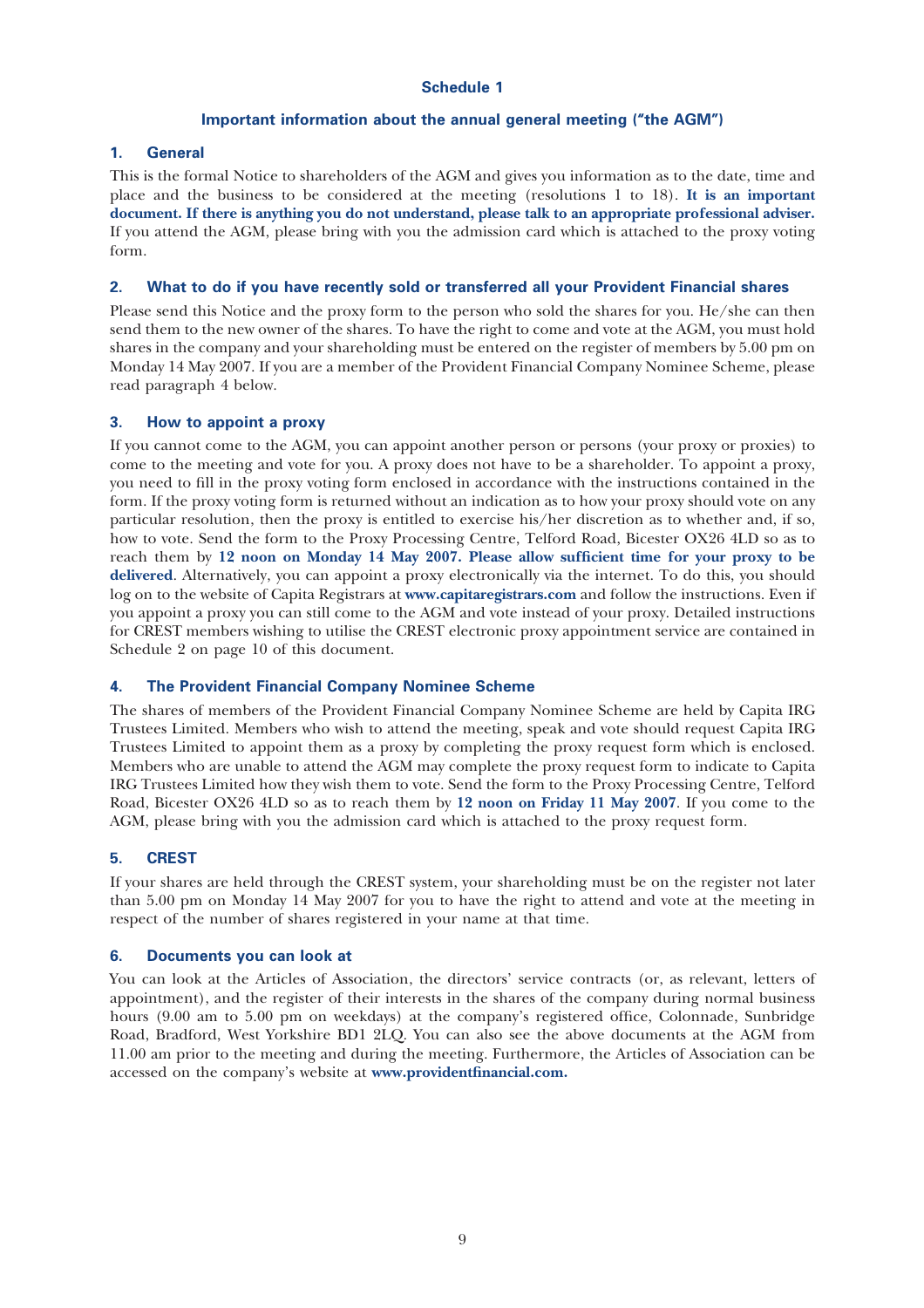#### Schedule 2

#### Instructions for electronic proxy appointment through CREST

CREST members who wish to appoint a proxy or proxies by utilising the CREST electronic proxy appointment service may do so by utilising the procedures described in the CREST Manual. CREST personal members or other CREST sponsored members, and those CREST members who have appointed a voting service provider(s), should refer to their CREST sponsor or voting service provider(s), who will be able to take the appropriate action on their behalf.

In order for a proxy appointment made by means of CREST to be valid, the appropriate CREST message (''CREST proxy instruction'') must be properly authenticated in accordance with CRESTCo's specifications and must contain the information required for such instructions, as described in the CREST Manual. The CREST proxy instruction must, in order to be valid, be transmitted so as to be received by the company's agent, Capita Registrars (ID RA10) by 12 noon on Monday 14 May 2007. The time of receipt will be taken to be the time (as determined by the timestamp applied to the message by the CREST applications host) from which the company's agent is able to retrieve the message by enquiry to CREST in the manner prescribed by CREST. The company may treat as invalid a CREST proxy instruction in the circumstances set out in Regulation  $35(5)(a)$  of the Uncertificated Securities Regulations 2001.

CREST members and, where applicable, their CREST sponsors or voting service providers should note that CRESTCo does not make available special procedures in CREST for any particular messages. Normal system timings and limitations will therefore apply in relation to the input of CREST proxy instructions. It is the responsibility of the CREST member concerned to take (or to procure that his CREST sponsor or voting service provider(s) take(s)) such action as shall be necessary to ensure that a message is transmitted by means of the CREST system by any particular time. Please refer to the CREST Manual for further guidance.

Please allow sufficient time for transmission of the CREST proxy instruction.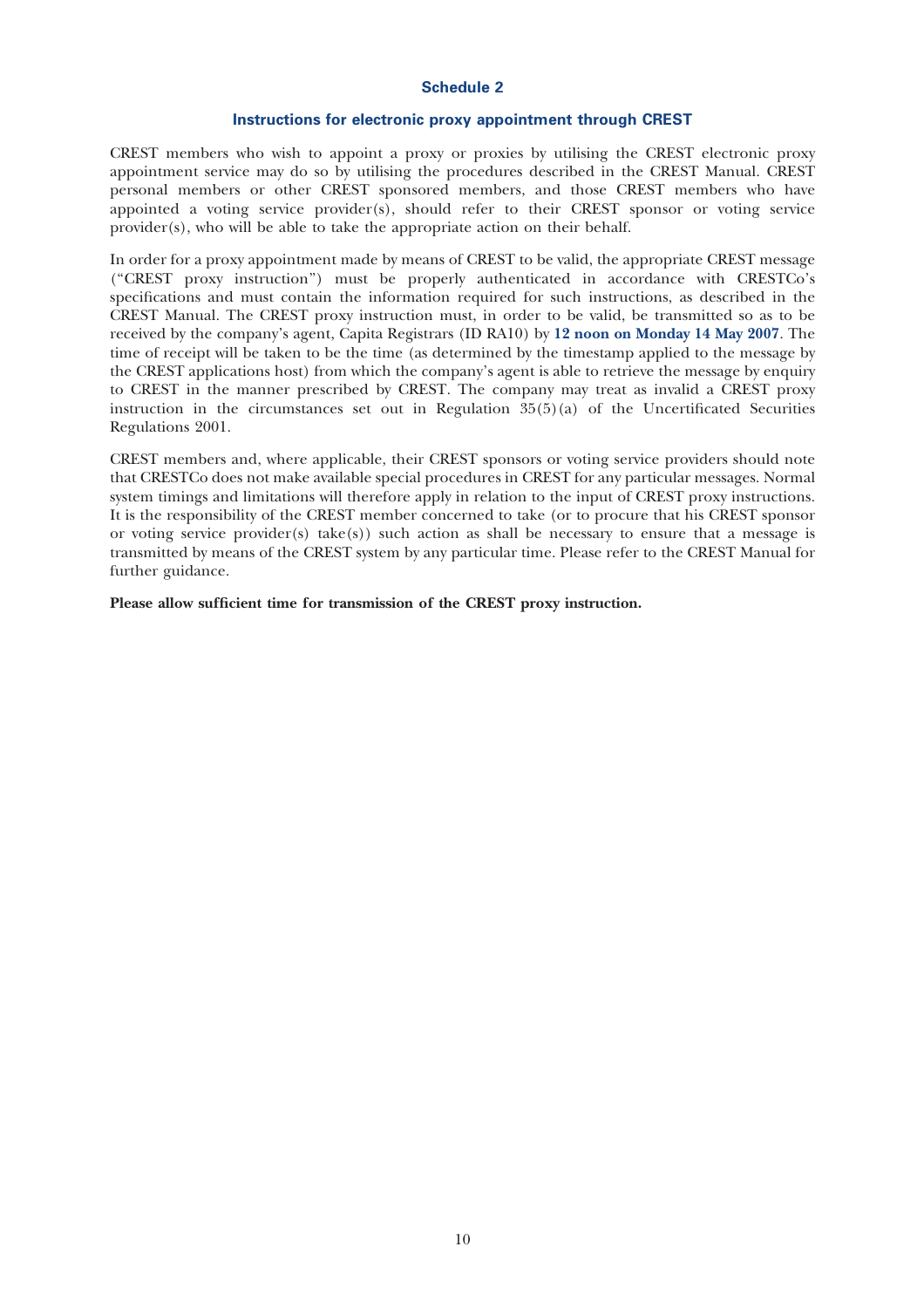#### Schedule 3

## Biographical details of the directors standing for election and re-election

#### Peter Crook

Managing Director, UK home credit, age 43

Qualified as a chartered accountant in 1988, having graduated in economics. Between 1990 and 1997 he held a number of different roles within Halifax plc. He then moved to Barclays plc, becoming UK Managing Director of Barclaycard in 2000 and Managing Director of UK Consumer Finance in 2004. He joined Provident Financial in 2005 as Managing Director of UK home credit and was appointed to the board in March 2006. He is responsible for the group's UK businesses. He is a member of the executive committee.

#### Charles Gregson

Joint Deputy Chairman and independent non-executive director, age 59

Qualified as a solicitor in 1972 having graduated in history and law. He joined the board of Provident Financial in 1995 as a non-executive director and was appointed Deputy Chairman in 1997. He is a director of United Business Media plc and has had responsibility for a number of its businesses (including film studio management, consumer finance, stock photography, market research and news distribution). In addition, he is non-executive Chairman of ICAP plc, which provides specialist intermediary broking services to commercial banks and investment banks. He is a member of the nomination committee and the risk advisory committee.

#### Tony Hales

Independent non-executive director, age 58

Graduated in chemistry. He joined the board of Provident Financial in October 2006 as a non-executive director. He is currently Chairman of British Waterways and Workspace PLC and has previously served as a non-executive director of Reliance Security Group plc, Aston Villa plc and HSBC Bank plc and as Chief Executive of Allied Domecq plc. He is Chairman of the risk advisory committee and a member of the audit committee, the nomination committee and the remuneration committee.

## John Harnett

Managing Director, international, age 52

Qualified as a chartered accountant in 1981 having graduated in business studies. He joined the group in 1999 and was appointed to the board as Finance Director. He became Managing Director of the international business in May 2006. He has previously held positions as Finance Director of Allied Colloids PLC and of Holliday Chemical Holdings plc. He is a member of the executive committee.

#### Robert Hough

Independent non-executive director, age 61

Qualified as a solicitor in 1970 having graduated in law. He was appointed to the board of Provident Financial in February 2007 as a non-executive director. He was executive Deputy Chairman of Peel Holdings p.l.c. for 15 years until 2002. He is now non-executive Deputy Chairman of Peel Holdings (Management) Limited and Chairman of Peel Airports Limited. He is also non-executive Chairman of Cheshire Building Society and a non-executive director of Alfred McAlpine plc and Styles & Wood Group plc. He is a member of the audit committee, the nomination committee, the remuneration committee and the risk advisory committee.

#### John Maxwell

Independent non-executive director, age 62

Qualified as a chartered accountant in 1967. He joined the board of Provident Financial in 2000. He is a non-executive director of Royal & Sun Alliance Insurance Group plc and Homeserve plc. He is also Chairman of the Institute of Advanced Motorists, a director of the Royal Automobile Club and a trustee of the RAF Benevolent Fund. He is Chairman of the audit committee and a member of the nomination committee, the remuneration committee and the risk advisory committee.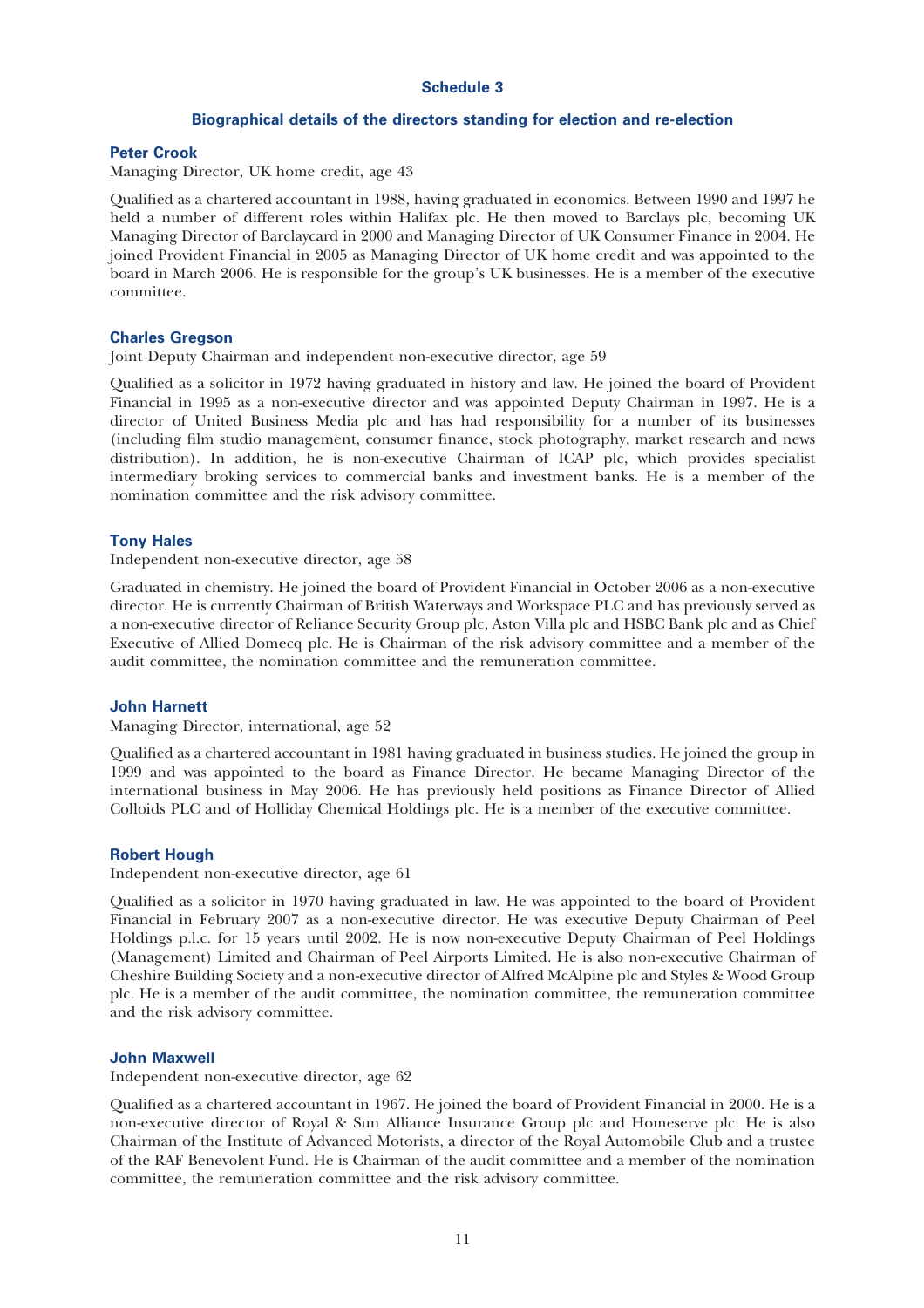## Christopher Rodrigues

Joint Deputy Chairman and Chairman of the international business, age 57

Graduated with a degree in economics and economic history and an MBA. He joined the board of Provident Financial in January 2007 as joint Deputy Chairman and Chairman of the international business. He is a non-executive director of Ladbrokes plc and Chairman of VisitBritain. Between 2000 and 2004 he was Chief Executive of Bradford & Bingley plc and was formerly Chief Executive of Thomas Cook. He is also a former President and Chief Executive of Visa International and was a founding board member of the Financial Services Authority. He is Deputy Chairman of the executive committee and a member of the nomination committee and the risk advisory committee.

#### John van Kuffeler

Chairman, age 58

Graduated with a degree in economics and qualified as a chartered accountant in 1973. He joined Provident Financial in 1991 as Chief Executive and was appointed Executive Chairman in 1997. He became non-executive Chairman in 2002. From 1 January 2007, he has been acting Chief Executive; this is expected to continue only until the proposed demerger. He is currently Chairman of Huveaux PLC and was formerly group Chief Executive of Brown Shipley Holdings PLC. He is Chairman of the executive committee and the nomination committee.